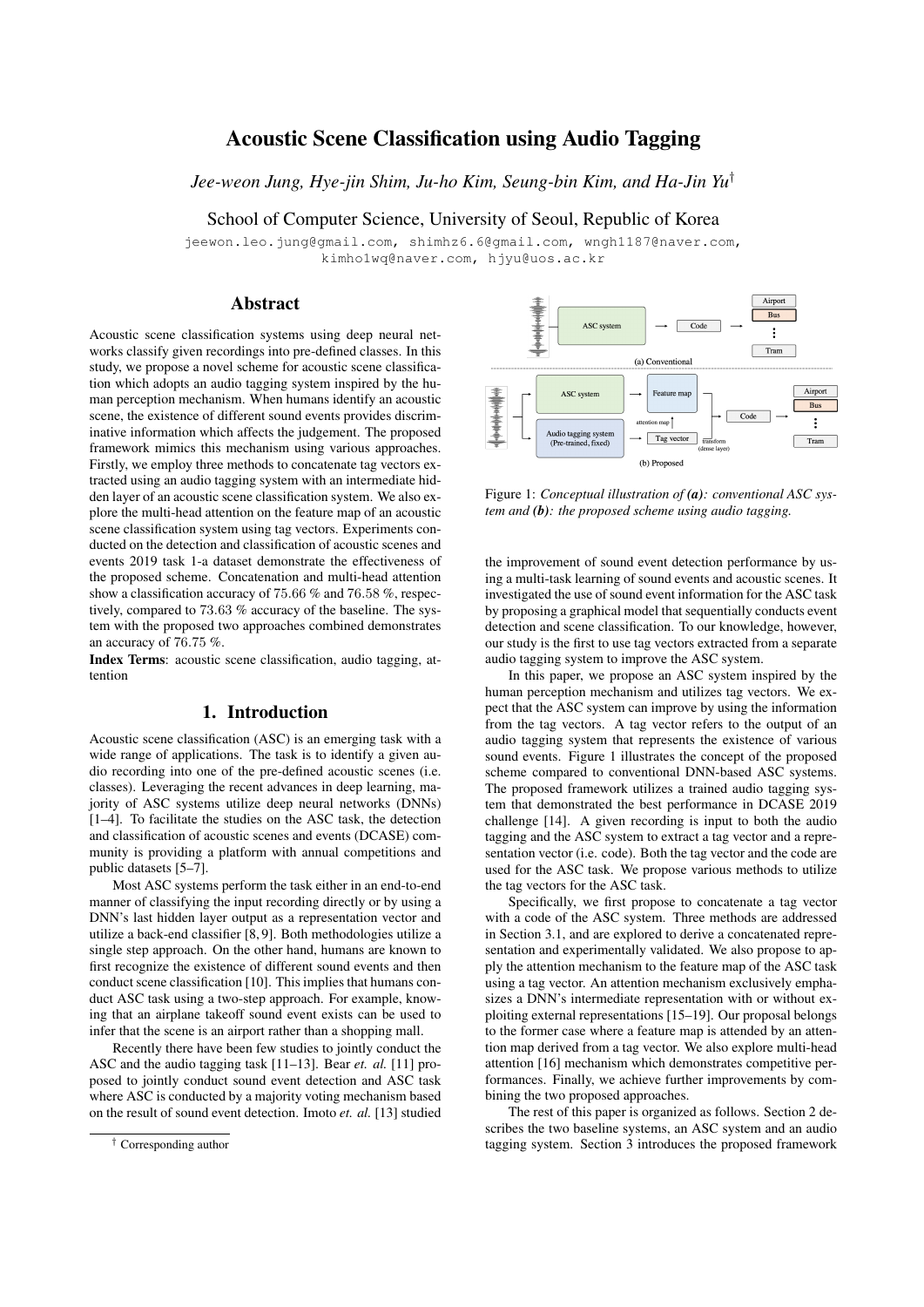Table 1: *DNN architecture of the baseline. Strided-conv refers to a convolutional layer that has a stride size identical to filter length for processing raw waveforms [20]. Numbers inside Conv refer to filter length, stride, and number of filters. (BN: batch normalization [21], FC: fully-connected.)*

| Layer            | Input: (479999, 2)                                                                               | <b>Output shape</b> |
|------------------|--------------------------------------------------------------------------------------------------|---------------------|
| Strided<br>-conv | Conv(12, 12, 128)<br>ΒN<br>LeakyReLU                                                             | (39999, 128)        |
| Res block        | Conv(3,1,128)<br>BN<br>LeakyReLU<br>Conv(3,1,128)<br>$\times$ 7<br>BN<br>LeakyReLU<br>MaxPool(3) | (18, 128)           |
| Gl avg           | Global avg pool()                                                                                | (128, )             |
| GL max           | Global max pool()                                                                                | (128, )             |
| Concat           |                                                                                                  | (256, )             |
| Code             | FC(64)                                                                                           | (64, )              |
| Output           | FC(10)                                                                                           | (10.)               |
|                  |                                                                                                  |                     |

which utilizes tag vectors for the ASC task. Experimental validation of the proposed approach is presented in Section 4 and the paper is concluded.

### 2. Baseline systems

### 2.1. ASC system

The ASC system used for this paper comprises two subsystems: a front-end DNN for feature (code) extraction, and a back-end support vector machine (SVM) for classification. We adopt a front-end DNN that directly inputs raw waveforms [9, 22]. The system first extracts frame-level representations using convolutional layers with residual connections [23, 24]. A global max pooling and a global average pooling aggregates frame-level features, and they are fed to a fully-connected layer. The output of the layer is used as the code. The acoustic scenes are classified in the train phase, but the output layer is removed after training. Table 1 describes the overall architecture.

In this study, an SVM with radial basis function or sigmoid kernel is used for back-end classification. SVM is widely selected as a back-end classifier of the ASC task. Unless otherwise stated, all performance reported in this paper is of the systems using SVM as the back-end classification.

### 2.2. Audio tagging system

The multi-label audio tagging task determines whether various defined sound events exist in an input audio recording. In this task, the output is a vector of dimension equal to the number of pre-defined sound events. Each dimension has a value within the range of 0 to 1 and describes the posterior probability of a sound event using a sigmoid non-linear function. Throughout this paper, the output vector will be referred to as 'tag vector'. In this study, we use the system proposed by Akiyama *et. al.* [14], the winning system of the DCASE 2019 challenge task 2, which adopts a multi-task learning architecture and soft pseudo-label framework. The system aims to train a multi-label

audio tagging system under a scenario where a small portion of human labeled data and abundant auto-generated noisy labels exist. Specifically, we use the system with Mel-spectrogram input and ResNet [23] architecture combination as it is the best performing single system reported. Further details regarding this system are provided in [14].

## 3. Audio tagging-based ASC

In this section we propose two approaches that use a tag vector for the ASC task. Tag vector in this paper refers to an output of an audio tagging system where each dimension represents the existence of a pre-defined sound event in a real value of 0 to 1. The two proposed methods can also be used concurrently, leading to further improvements. Figure 2 illustrates two methods and the final proposed system using both methods. Figure 2-(a) shows that the first method concatenates a tag vector with an intermediate representation of the ASC system. Figure 2- (b) shows that the second method uses a multi-head attention using tag vectors. The use of the two methods concurrently is depicted in Figure 2-(c).

### 3.1. Concatenation

In this sub-section, three methods are addressed to concatenate a tag vector with the feature map of an ASC system (Figure 2- (a)). The simplest approach is to concatenate the feature map of an ASC system after global pooling ('*Code*' in Table 1) with a tag vector and use it as a code representation. However, this approach increases the dimensionality of the code and the two representations separately exist in each subspace of the concatenated representation. The second method conducts feature transformation using a fully-connected layer after concatenating the code of ASC and a tag vector. In this case, the transformed representation is used as the code.

Additionally, we propose to use a feature transformation to a tag vector before concatenation. A tag vector itself represents the probability of each pre-defined sound events. We hypothesize that the transformations before concatenation via fully-connected layers would lead to more discriminative features. Experiments in Table 2 show that all three approaches show improvements compared to the baseline where the third approach demonstrated the best performance.

### 3.2. Multi-head attention

Attention is a widely used mechanism that exclusively emphasizes discriminative features [15–19]. It utilizes a vector referred to an attention map where each value of an attention map has a value between 0 and 1, summing up to 1 using a softmax function. Attention is conducted by multiplying a given feature with an attention map. This mechanism has been actively adopted for the ASC task, where self-attention scheme which does not utilize external data was mainly studied. In this study, we propose to use a multi-head attention on the filter dimension of a feature map of the ASC system where a tag vector is used to derive the attention vector. Multi-head attention divides the representation space (filters in this case) into the same number of sub-spaces as the number of heads. It then applies softmax function to each sub-space, whereas conventional attention mechanisms apply softmax function to the entire space [16]. The assumption based on the use of attention with tag vectors is that the information regarding sound events that reside in tag vectors is sufficient to emphasize discriminative filters for the ASC task.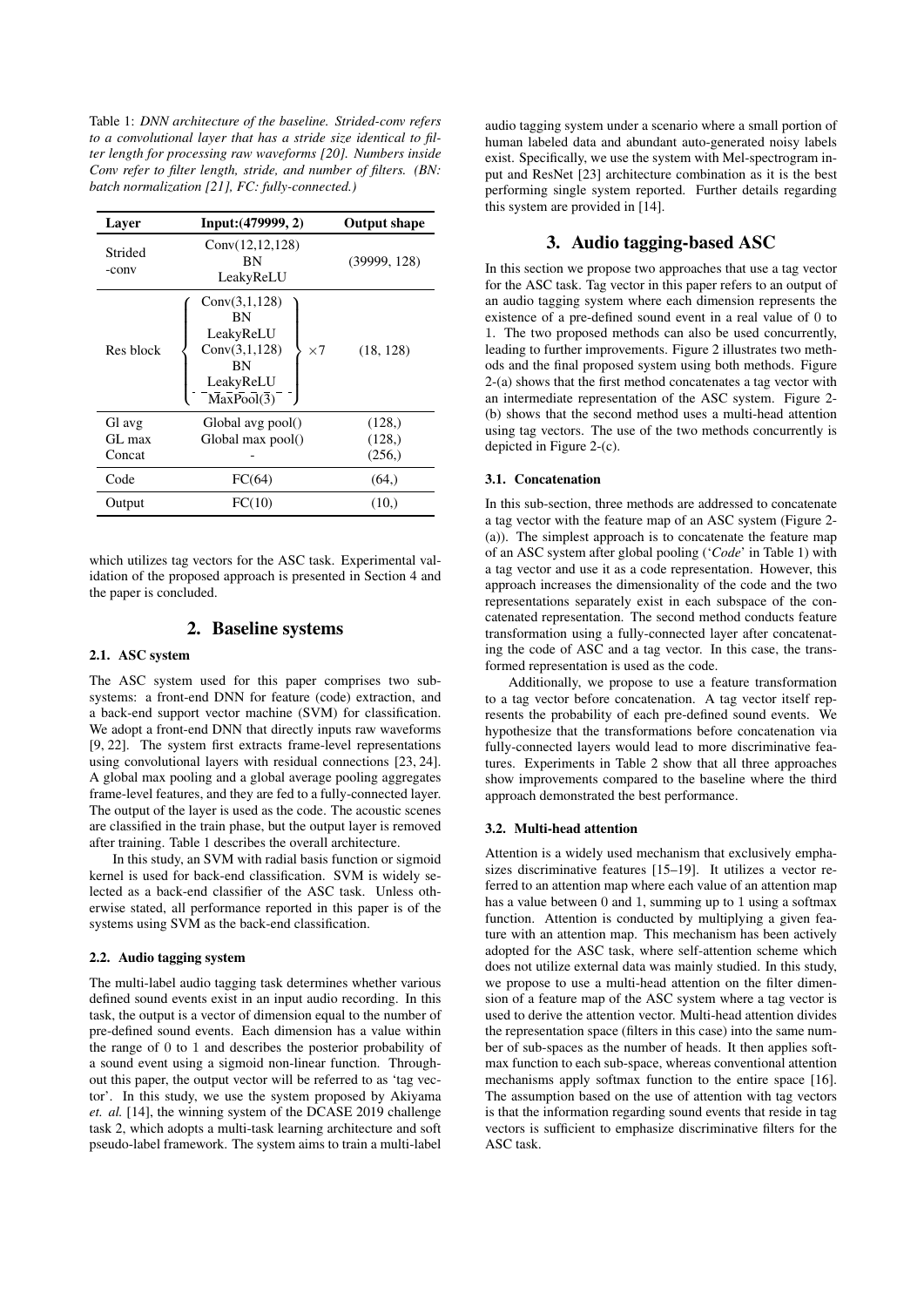

Figure 2: *Proposed methods which utilize tag vectors for the ASC task. (a): Concatenates the tag vector with the output of ASC feature map. Concatenating with or without feature transformation is explored. (b): Conduct a multi-head attention where the tag vector is used to derive an attention map for the ASC feature map. (c): Both (a) and (b) are conducted.*

Let M be a feature map of an ASC task,  $M \in \mathbb{R}^{f \times t}$  described as:

$$
M = \begin{bmatrix} M_{11} & M_{12} & \cdots \\ \vdots & \ddots & \vdots \\ M_{h1} & \cdots & M_{ht} \end{bmatrix}, M_{ht} \in \mathbb{R}^{f/h}, \qquad (1)
$$

where  $f$  refers to the number of filters,  $t$  refers to the length of the sequence in time dimension, and  $h$  refers to the number of heads. Let T be a tag vector,  $T \in \mathbb{R}^c$  where c refers to the number of pre-defined sounds events in the audio tagging task. We first derive an attention map  $am \in \mathbb{R}^f$ , using a tag vector through feature transformation using fully-connected layers. Then we split the attention map into  $h$  which refers to the number of heads and then subsequently apply softmax function and then concatenate again. Derived attention map is denoted as  $am = [am_1, am_2, \cdots, am_h], am_h \in \mathbb{R}^{f/h}$ . We calculate the attention-applied feature map,  $M'$  as:

$$
M' = \begin{bmatrix} M_{11} \odot am_1 & M_{12} \odot am_1 & \cdots \\ \vdots & \ddots & \vdots \\ M_{h1} \odot am_h & \cdots & M_{ht} \odot am_h \end{bmatrix}, (2)
$$

where  $\odot$  is the element-wise multiplication. Because we apply a multi-head attention to the filter dimension, identical  $am_h$  is multiplied to all elements in time dimension  $(M_{h1}$  to  $M_{ht}$ ).

#### 3.3. Concatenation & multi-head attention

The two approaches addressed in the previous sub-sections either directly concatenate a tag vector or derive an attention map to attend a feature map of the ASC system. We further propose to apply the two methods together, assuming that the two approaches are complementary (Figure 2-(c)). Because both methods convert tag vectors before concatenating or deriving an attention map, we can either perform the same transformation for both methods, or apply transformation individually for each method. The comparison between the two configurations are described in Table 4 and 5.

# 4. Experiments and results

### 4.1. Dataset

All experiments regarding the ASC task reported in this paper uses the DCASE 2019 task 1-a dataset [7]. It comprises 40 hours of audio recordings from 12 different European cities. Ten acoustic scenes are defined and each recording is adjusted to a duration of 10 seconds, making it 14400 recordings in total. Each recording has a sampling rate of 48000 and recorded

Table 2: *Experimental results of the baseline without the utilization of tag vectors and the three methods using audio tag vectors directly by concatenating to the ASC system. Refer to Figure 2-(a) for illustration. Bold depicts the best performance. (-: not applicable)*

| System          | Transform<br>after concat | # Layers<br>before transform | Acc   |
|-----------------|---------------------------|------------------------------|-------|
| <b>Baseline</b> |                           |                              | 73.63 |
| Codecat         | $\times$                  |                              | 74.15 |
|                 | $\Omega$                  | $\times$                     | 74.36 |
|                 | $\Omega$                  |                              | 74.84 |
| Before code     | Ω                         | 2                            | 74.22 |
|                 | $\Omega$                  | 3                            | 75.66 |
|                 | $\Omega$                  |                              | 75.22 |
|                 | ∩                         |                              | 74.07 |

in stereo. We proceed with the official fold-1 configuration train/test subset split and report the overall classification accuracy on the test set<sup>1</sup>.

To train the audio tagging system to extract tag vectors, we use the DCASE 2019 task 2 dataset [25]. It includes a curated subset of 4970 audio clips with manual labels. The curated subset has a duration range of 0.3 to 30 seconds and a total of 10.5 hours. 80 sound events are defined. The dataset also includes relatively larger noisy subset of 19815 audio clips with noisy labels. The noisy subset has a duration range of 1 to 15 seconds and a total duration of approximately 80 hours.

### 4.2. Experimental configurations

The ASC system directly inputs stereo raw waveforms of shape (479999, 2) with pre-emphasis applied. Residual blocks include batch normalization [21] and Leaky ReLU activation functions [26]. The code has a dimensionality of 64. Other details such as convolution layer's filter length are described in Table 1.

The audio tagging system [14] uses Mel-spectrogram of 128 Mel-frequency channels with augmentations including SpecAugment [27] and slicing. Mix-up [28] is applied to both the ASC system and the audio tagging system. ResNet architecture [23] with approximately 44 million trainable parameters is exploited with few modifications. Further details regarding the

<sup>1</sup>Performance using the challenge evaluation set cannot be evaluated because ground truth labels are not released.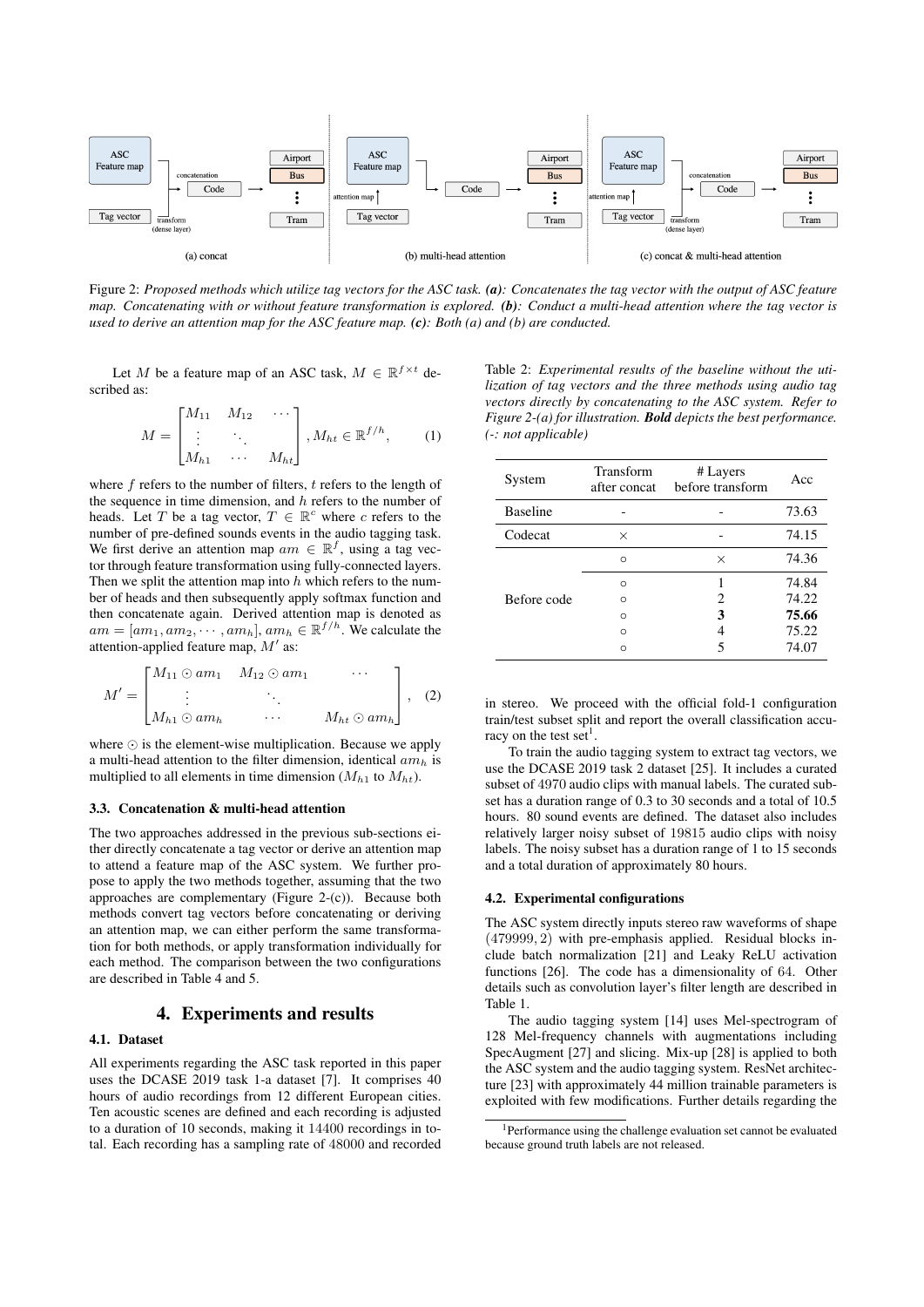Table 3: *Results of conducting multi-head attention using tag vectors. Refer to Figure 2-(b) for illustration. Bold depicts the best performance from each row.*

|        |    | # Transform layers for attention map |       |       |       |
|--------|----|--------------------------------------|-------|-------|-------|
|        |    |                                      |       |       |       |
| # Head | 2  | 75.67                                | 76.58 | 75.93 | 75.50 |
|        | 4  | 75.45                                | 75.22 | 76.24 | 76.17 |
|        | 8  | 74.41                                | 74.36 | 74.89 | 75.17 |
|        | 16 | 73.61                                | 74.47 | 74.43 | 75.96 |
|        | 32 | 75.14                                | 75.57 | 75.24 | 75.31 |

Table 4: *Results of applying both concatenation and multihead attention using tag vectors where tag vector is transformed through separate layers to conduct the two methods. Refer to Figure 2-(c) for illustration. Bold depicts the best performance from each row.*

|        | # Transform layers for concat/att                                          |     |                                   |     |
|--------|----------------------------------------------------------------------------|-----|-----------------------------------|-----|
|        | 3/3                                                                        | 3/4 | 4/3                               | 4/4 |
| # Head | $\begin{array}{c cc}\n2 & 74.76 & 75.74 \\ 4 & 75.31 & 75.84\n\end{array}$ |     | 75.17 75.14<br><b>76.24</b> 75.34 |     |

audio tagging system are addressed in [14].

### 4.3. Result analysis

Table 2 demonstrates the performances of the baseline which does not use tag vectors and the three proposed methods that concatenate a tag vector with an ASC code. All performances from Table 2 to 6 are reported using the official fold 1 test set. *Codecat* refers to the first method in Section 3.1 using the concatenation of ASC system's code and tag vector as a new code. *Before code* without and with transformation before concatenation refers to the second and the third method respectively. Results show that the performance improves in all the proposed configurations. The best performance can be achieved by conducting transforms on the tag vector before concatenation and also transforming the concatenated representation to derive the code.

Table 3 describes the result of applying multi-head attention to the ASC system with an attention map derived from the tag vector. We explore the performance difference according to the different numbers of heads and the number of feature transform layers applied to the tag vectors. Results demonstrate that multi-head attention improves the performance more compared to mere concatenation in most configurations. The best configurations are achieved by using one layer for tag vector transformation and 2 heads for attention.

Table 4 and 5 describe the results of applying both concatenation and multi-head attention. Table 4 shows the result using a separate fully-connected layers for transforming a tag vector for concatenation and attention map, whereas, Table 5 shows the result using shared layers for the two methods. For experiments in Table 4, the number of heads of 2 and 4 was explored for multi-head attention and the number of transform layers of 3 and 4 was explored because these configurations demonstrated best performances in Table 2 and 3.

Results show that using separate transform layers (76.24 %) leads to worse performance than using only multi-head attention

Table 5: *Results of applying both concatenation and multi-head attention where tag vector is transformed through separate layers for each method. Refer to Figure 2-(c) for illustration. Bold depicts the best performance from each row.*

|        |    | #Transform layers |       |       |       |
|--------|----|-------------------|-------|-------|-------|
|        |    | $\mathbf{\Omega}$ |       |       |       |
|        |    | 76.12             | 75.62 | 75.34 | 75.69 |
|        | 4  | 75.43             | 76.00 | 76.24 | 76.75 |
| # Head | 8  | 75.84             | 74.71 | 75.96 | 75.69 |
|        | 16 | 76.00             | 75.81 | 75.91 | 75.72 |
|        | 32 | 75.26             | 75.45 | 76.24 | 76.27 |

Table 6: *Comparison of the proposed system with top three performing system using raw waveform as the input on the DCASE 2019 challenge. (-: not reported)*

| System                     | # Param | Acc $(\%)$ |
|----------------------------|---------|------------|
| Huang <i>et. al.</i> $[2]$ | 53452k  | 76.08      |
| Jung et. al. [22]          | 636k    | 75.81      |
| Zheng <i>et. al.</i> $[8]$ |         | 69.23      |
| Ours                       | 676k    | 76.75      |

(76.57 %). Using identical layers for tag vector transformation and conducting both concatenation and attention resulted in further performance improvement, showing an accuracy of 76.75 %. In our analysis, separate transformation layers led to worse performance because of overfitting incurred by too many parameters of fully-connected layers.

Finally, Table 6 shows the comparison between the best performing system of our study and three systems that demonstrated the best performance using raw waveform as input. Huang *et. al.*'s system utilized SincNet architecture [29] which replaces the first convolution layer with the proposed sincconvolution layers combined with AclNet [30]. Jung *et. al.*'s system utilized teacher-student learning [31] with specialist DNNs [32]. Zheng *et. al.*'s system utilized an end-to-end DNN architecture with random cropping and padding augmentations. Results show that the proposed system shows the best performance among other systems that use raw waveform as input.

# 5. Conclusion

In this paper, we explored various approaches to exploit audio tagging representations for improving the ASC system which mimics human perception of the ASC task. Three methods were studied to utilize audio tagging representation through a tag vector concatenation. Multi-head attention was adopted to emphasize the feature map of the ASC system using a tag vector. Based on the success of both concatenation and multi-head attention, we achieved further performance improvement by applying the proposed methods concurrently. This system showed an accuracy of 76.75 % on the fold-1 test set configuration of the DCASE task 1-a dataset.

### 6. Acknowledgements

This research was supported by Basic Science Research Program through the National Research Foundation of Korea(NRF) funded by the Ministry of Science, ICT & Future Planning(2020R1A2C1007081).